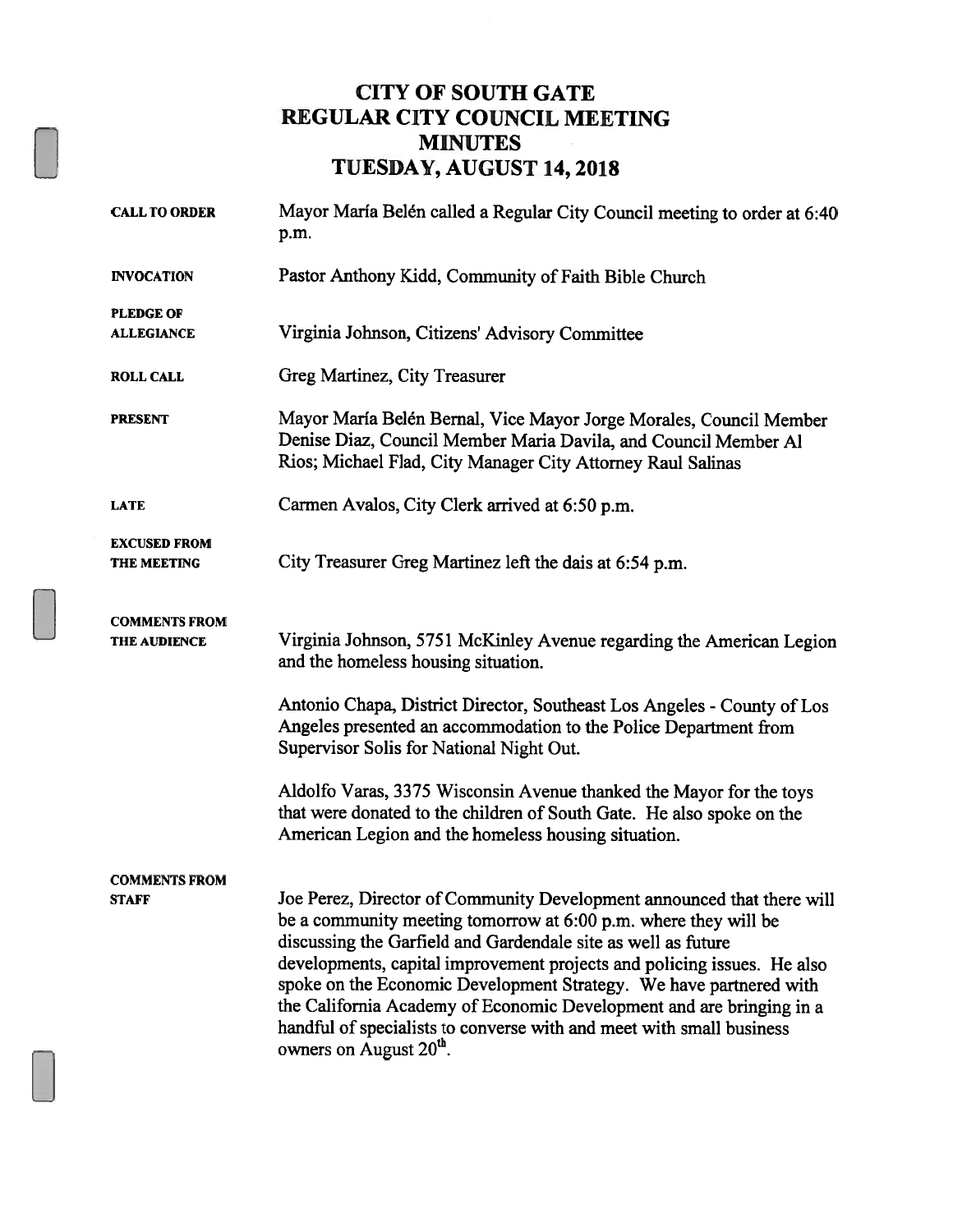#### REGULAR CITY COUNCiL MEETING MINUTES OF AUGUST 14, 2018

## COMMENTS FROM

STAFF CONT. Mike Flad, City Manager spoke on the Gardendale and Garfield site. The City has mailed two letters to the County Supervisor requesting inclusion in the process. We as staff will continue to represent that community and will keep Council informed on upcoming meetings as this will be a very long process. It will be well over a year of planning before there is a developer, design and construction.

> Greg Martinez, City Treasurer spoke on different times that surrounding Cities have attempted to impose actions that will affect City of South Gate residents.

> Carmen Avalos, City Clerk spoke on Back to School activities. Ms. Avalos updated Council on the Los Angeles County elections. The vendor that the City of South Gate would typically use for elections Martin Chapman went out of business. As a result the County will be absorbing many of these costs. The City of Lakewood as well as other local cities are concerned about cost as their costs will have tripled when the County conducts their elections in March 2019.

Council Member Diaz was on a two week vacation and wishes all our South Gate students a successful year.

Council Member Rios attended the California Latino Leadership graduation. Six of our residents participated in this intense summer program. He also attended the Southeast Census Collaborative Meeting and the next census will be in 2020. The State of California will be contributing 90 million dollars of funding. Currently there are questions regarding immigration questions and how it will be listed on the survey. It is going through the legal process. There will also be a field office here in South Gate. Council Member Rios invited everyone to East Los Angeles College on August 22 for the Career Tech Fair.

Council Member Davila had nothing to report.

Vice Mayor Morales said that tomorrow will be his first meeting as President for the California Contract Cities Association so he will be unable to attend the community meeting in Hollydale.

Mayor Bernal was honored to be able to visit with a young gentleman, Angel Javier Chaidez, who was awarded and recognized for his Eagle Scout work during the summer. She also attended a small tour of the Northgate Market, and the Eat Good Restaurant. During this meeting it was suggested that the City try an Adopt-An-Alley program.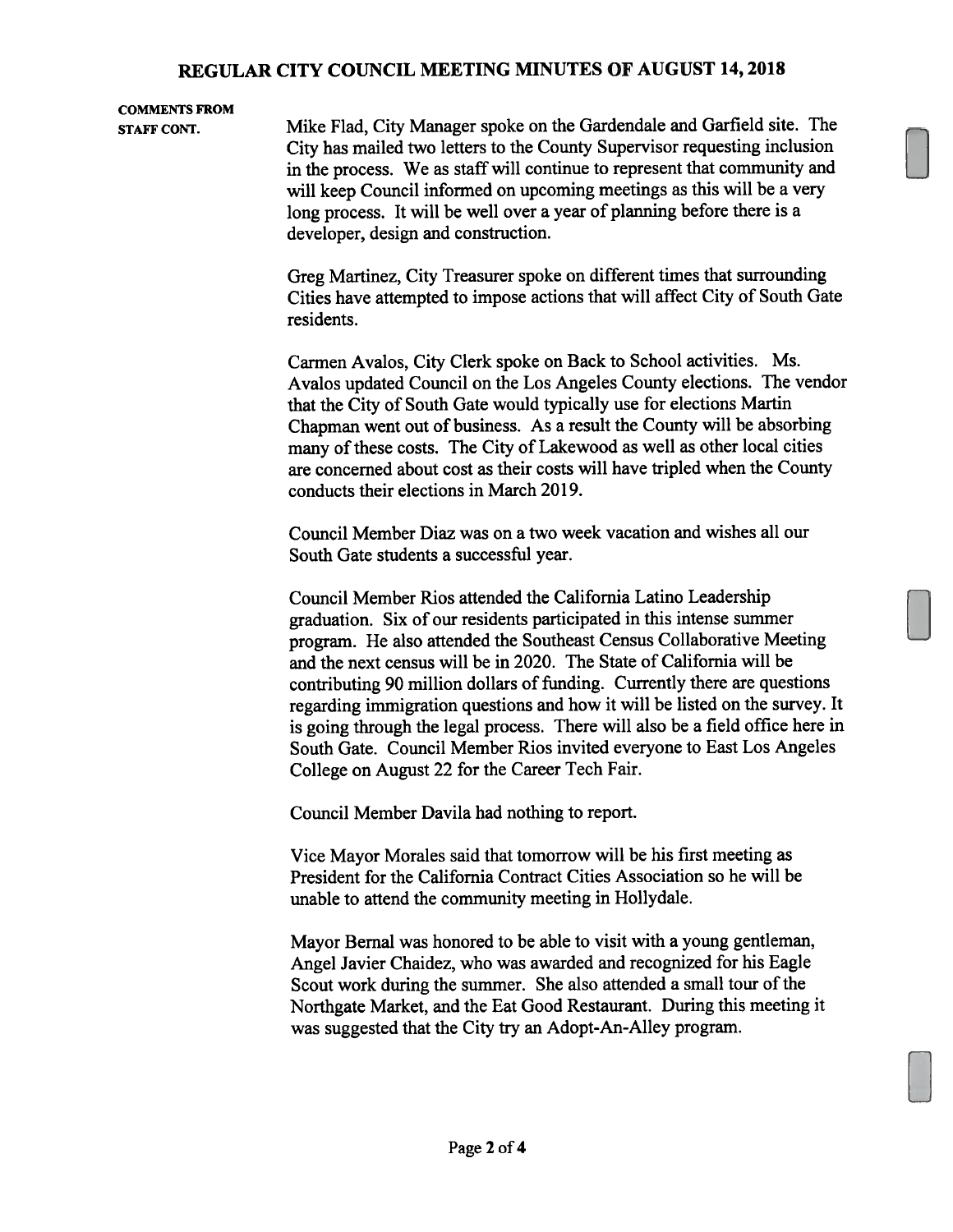# REGULAR CITY COUNCIL MEETING MINUTES OF AUGUST 14, <sup>2018</sup>

| <b>COMMENTS FROM</b><br><b>STAFF CONT.</b> | Mayor Bernal attended the County Sanitation meeting and reported that<br>they are still in labor negotiations with one of their groups and are waiting<br>for a court ruling.                                                                                                                                                                                                                                                                                                                                                               |
|--------------------------------------------|---------------------------------------------------------------------------------------------------------------------------------------------------------------------------------------------------------------------------------------------------------------------------------------------------------------------------------------------------------------------------------------------------------------------------------------------------------------------------------------------------------------------------------------------|
| <b>CONSENT CALENDAR</b>                    | Agenda Items 1 and 3 were unanimously approved by motion of Council<br>Member Davila and seconded by Mayor Bernal. Item 2 was pulled for<br>separate discussion.                                                                                                                                                                                                                                                                                                                                                                            |
| 1<br><b>FIRESTONE CAPACITY</b>             | The City Council unanimously approved A, B and C during consideration<br>of the Consent Calendar.                                                                                                                                                                                                                                                                                                                                                                                                                                           |
|                                            | Adopted Resolution No. 7826 entitled - Resolution of the City<br>a.<br>Council of the City of South Gate, approving the Memorandum of<br>Understanding (MOU) and Access Agreement (Contract No. 3469) with<br>the Los Angeles Unified School District (LAUSD) to convey right-of-way<br>easements for the construction of a new bus turnout and a dedicated right-<br>turn lane within South Gate High School on the Firestone Boulevard<br>Capacity Enhancement Project, City Project No. 476-TRF, Metro Call For<br>Project ID No. F3124; |
|                                            | b.<br>Authorized the Mayor to execute the MOU and Access Agreement<br>in a form acceptable to the City's Special Counsel; and                                                                                                                                                                                                                                                                                                                                                                                                               |
|                                            | Received and filed the Roadway Improvement Concept for the bus<br>c.<br>turnout and right-turn lane as accepted by LAUSD.                                                                                                                                                                                                                                                                                                                                                                                                                   |
| 2<br><b>LOCAL</b><br><b>TRANSPORTATION</b> | The City Council unanimously authorized the Mayor to execute the<br>comment letter regarding potential impacts related to the West Santa Ana<br>Branch Transit Corridor Project to the Los Angeles County Metropolitan<br>Transportation Authority prior to August 24, 2018 by motion of Council<br>Member Davila and seconded by Mayor Bernal.                                                                                                                                                                                             |
| 3<br><b>MINUTES</b>                        | The City Council unanimously approved A and B during consideration of<br>the Consent Calendar.<br>Approving the Special Meeting minutes and Special Budget<br>a.<br>minutes of May 29, 2018; and                                                                                                                                                                                                                                                                                                                                            |
|                                            | b.<br>Approving the Special and Regular Meeting minutes of July 10<br>and July 24, 2018.                                                                                                                                                                                                                                                                                                                                                                                                                                                    |